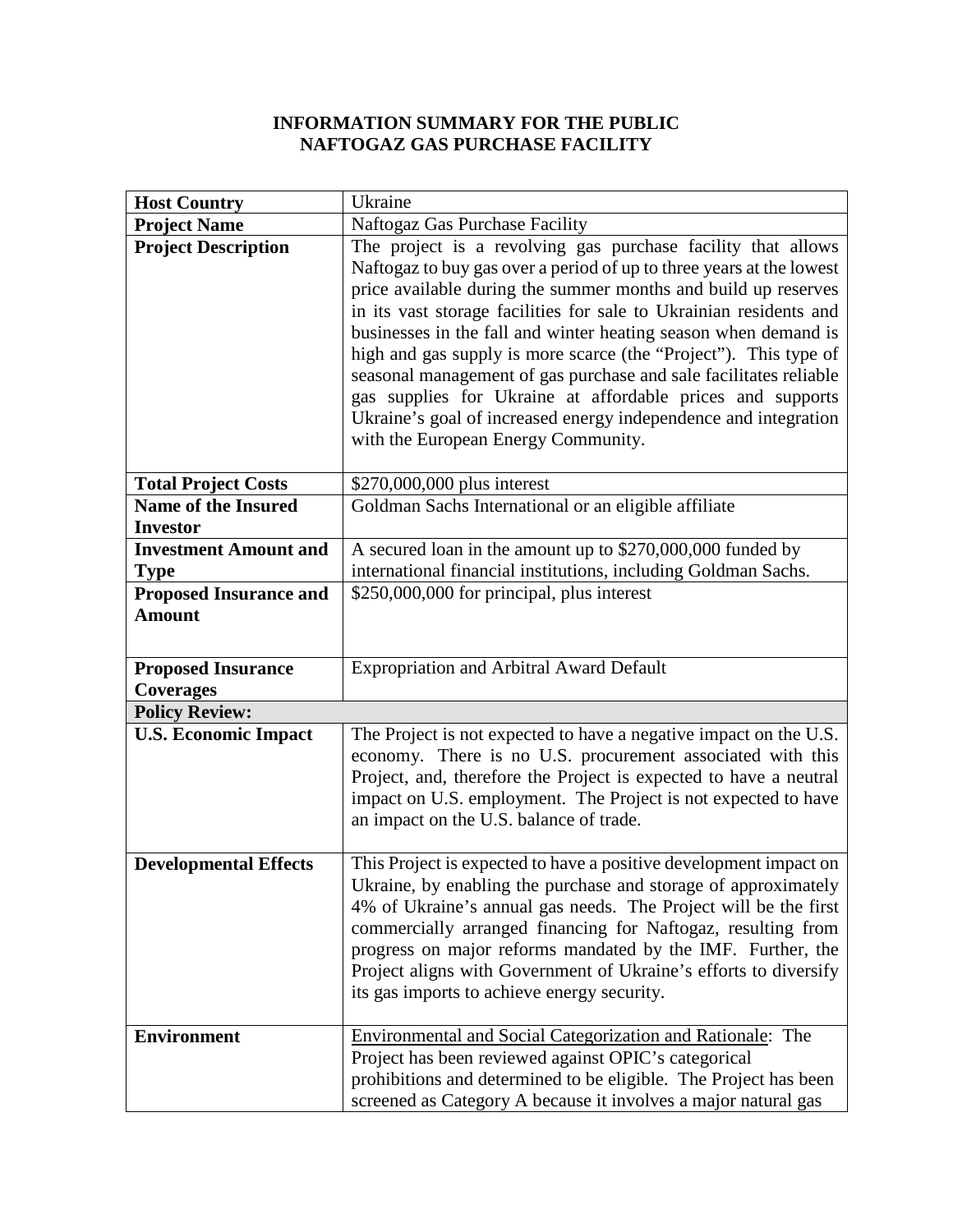| storage and distribution infrastructure that has potential impacts<br>which can be diverse and irreversible; the potential to impact<br>local infrastructure; and the potential for accidental releases of<br>methane from process upsets resulting in fire and explosion. In<br>addition there are also potential impacts and risks commonly<br>associated with hazardous materials management, solid and<br>hazardous waste management, effluent disposal, occupational<br>health and safety, and community health, safety, and security.                                                          |
|------------------------------------------------------------------------------------------------------------------------------------------------------------------------------------------------------------------------------------------------------------------------------------------------------------------------------------------------------------------------------------------------------------------------------------------------------------------------------------------------------------------------------------------------------------------------------------------------------|
| Environmental and Social Standards: OPIC's environmental and<br>social due diligence indicates that the Project will have impacts<br>that must be managed and monitored in a manner consistent with<br>the following International Finance Corporation's (IFC) 2012<br>Performance Standards (PS) which were deemed to be applicable:                                                                                                                                                                                                                                                                |
| -PS 1: Assessment and Management of Environmental and<br>Social Risks and Impacts;<br>-PS 2: Labor and Working Conditions;<br>-PS 3: Resource Efficiency and Pollution Prevention; and<br>-PS 4: Community Health, Safety, and Security.                                                                                                                                                                                                                                                                                                                                                             |
| Based on the information currently available, the Project is not<br>expected to acquire land. Because the Project involves the use<br>of existing gas storage complexes within designated industrial<br>zones and no sensitive biological resources, indigenous peoples<br>and cultural heritage sites have been identified at or near the<br>Project sites, PSs 5 (Land Acquisition and Involuntary<br>Resettlement), 6 (Biodiversity Conservation and Sustainable<br>Management of Living Natural Resources), 7 (Indigenous<br>Peoples), and 8 (Cultural Heritage) are not triggered at this time. |
| IFC's Guidelines applicable to the Project include: General<br>Environmental, Health, and Safety (EHS) (2007), Gas<br>Distribution Systems (2007), and Crude Oil and Petroleum<br>Product Terminals (2007).                                                                                                                                                                                                                                                                                                                                                                                          |
| Site Visit: OPIC conducted a visit to the Project sites near Lviv<br>in Ukraine from August 8-10, 2016 and to the UTG site near<br>Chernihiy on July 1, 2017. Meetings were held with the local<br>regulator, local community, and other affected stakeholders.                                                                                                                                                                                                                                                                                                                                      |
| <b>Environmental and Social Risks and Mitigation:</b> The nearest<br>residences to the Project are located approximately 290 meters<br>(m) or greater from the Project sites with no major community<br>within 2 kilometers of any Project facility. Air dispersion<br>modeling of a potentially harmful vapor cloud resulting from an                                                                                                                                                                                                                                                               |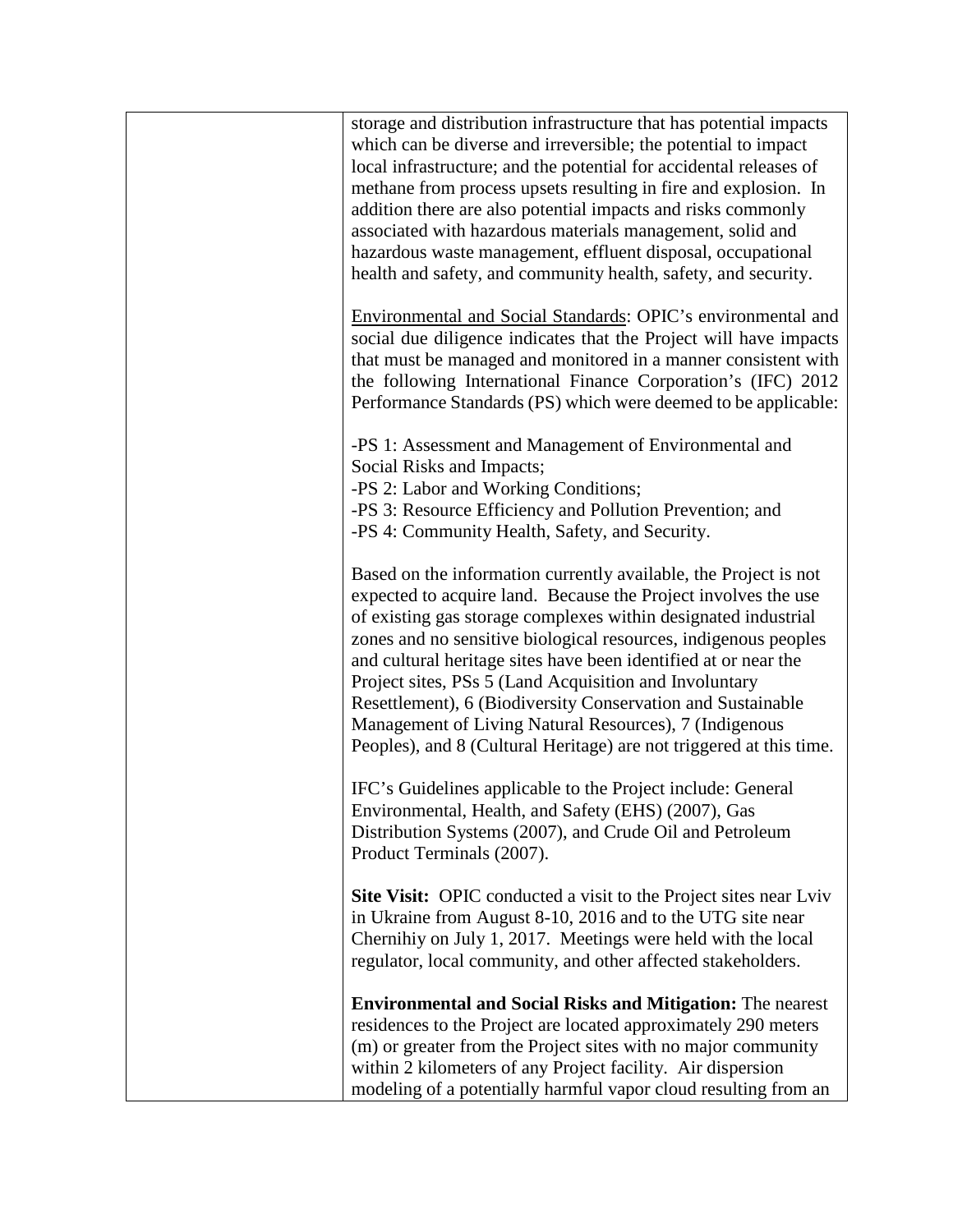| accidental methane release indicates that hazardous<br>concentrations of methane will be limited to less than a 930<br>meters radius around the point of release. Therefore, a<br>maximum of 452 persons may experience some minor injuries<br>under the worst case scenario. However, all residences will be<br>outside of the zone of critical impact. To further mitigate this<br>unique community safety risk, an emergency response plan is in<br>effect which includes evacuation of persons in the impact zone.<br>In the event of a major fire or explosion, minor damage (such as<br>broken glass windows) may be expected to buildings and<br>facilities within the industrial area and some injuries may occur<br>to facility personnel. A detailed hazard analysis was undertaken<br>to identify opportunities to reduce the potential for accidental<br>release of methane and other volatile organic compounds<br>(VOC), fire, and explosion. |
|-------------------------------------------------------------------------------------------------------------------------------------------------------------------------------------------------------------------------------------------------------------------------------------------------------------------------------------------------------------------------------------------------------------------------------------------------------------------------------------------------------------------------------------------------------------------------------------------------------------------------------------------------------------------------------------------------------------------------------------------------------------------------------------------------------------------------------------------------------------------------------------------------------------------------------------------------------------|
| The Project is currently updating its existing environmental and<br>social management system in order to achieve consistency with<br>the requirements of the IFC's 2012 Performance Standards.<br>OPIC will require that the Project put in place procedures<br>consistent with international best practices to address both<br>occupational and community safety risks associated with the<br>accidental release of methane and other VOCs, fire and<br>explosion.                                                                                                                                                                                                                                                                                                                                                                                                                                                                                         |
| The Project's greenhouse gas (carbon dioxide equivalent)<br>emissions are estimated to be about 200,000 tons of carbon<br>dioxide equivalent $(CO_{2eq})$ per year.                                                                                                                                                                                                                                                                                                                                                                                                                                                                                                                                                                                                                                                                                                                                                                                         |
| The Project will follow internationally recognized best practices<br>in process safety and properly manage hazardous materials<br>including methane. The Project will develop and implement a<br>detailed Environmental and Social Management Plan (ESMP)<br>which will address: process safety; accidental VOC releases, fire<br>and explosions; air emissions; wastewater discharges; and solid<br>and hazardous waste disposal.                                                                                                                                                                                                                                                                                                                                                                                                                                                                                                                          |
| The Project has adopted detailed procedures relating to the<br>safety of facility operations, including any recommendations<br>resulting from the hazard analysis. Detection equipment located<br>within the facilities will monitor VOC releases. These monitors<br>will detect any accidental release of methane and other VOCs<br>and automatically shut down the relevant gas processing facility.<br>The Project will be required to continue implementing its<br>Emergency Preparedness and Response Plan to ensure that<br>appropriate emergency response measures are in place including                                                                                                                                                                                                                                                                                                                                                            |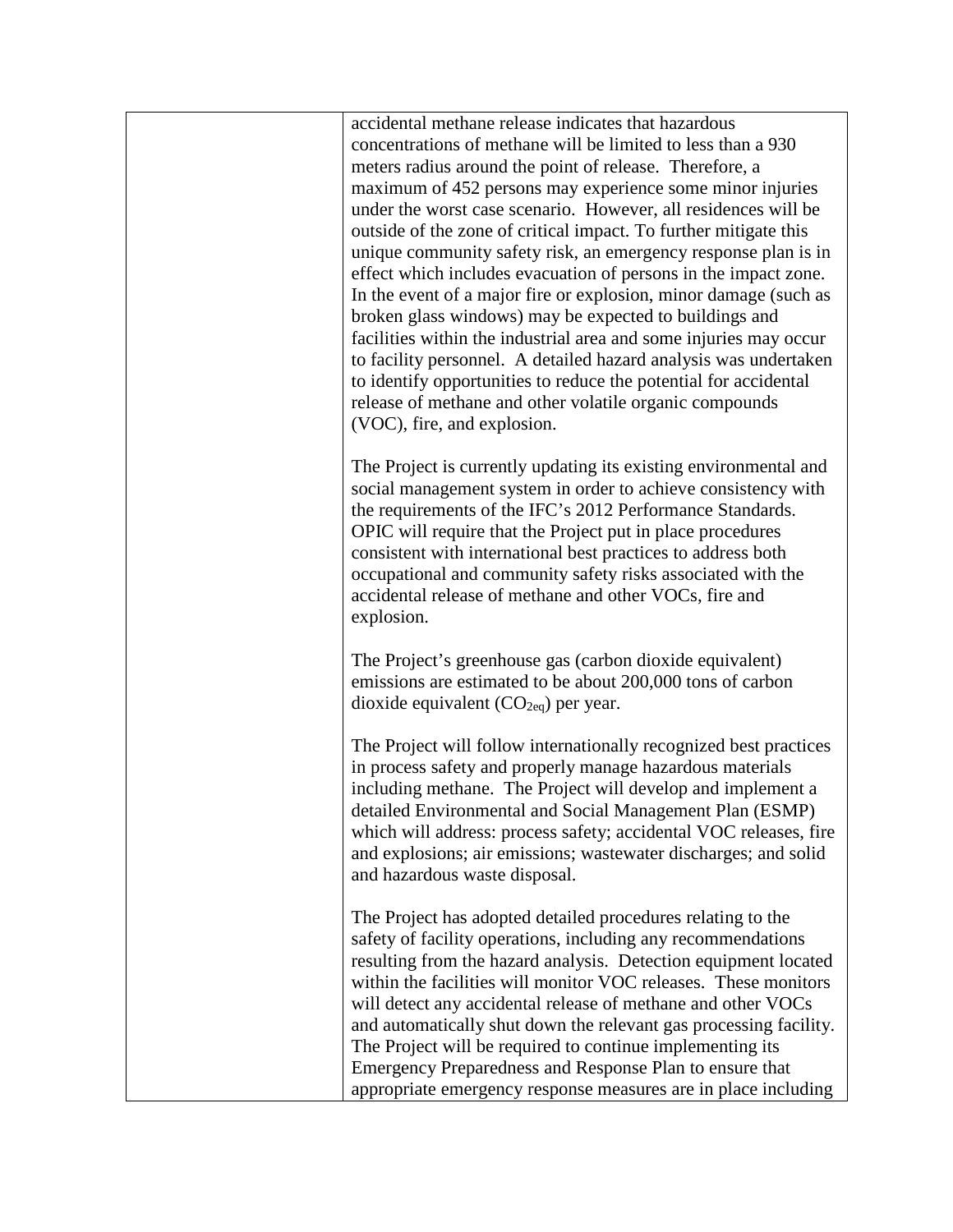|                          | the complex having its own emergency service vehicles and<br>responders. The Project will also be required to continue<br>implementing its Occupational Health and Safety Plan and Fire<br>Prevention and Control Plan which are designed to ensure<br>workplace and community safety. Employees are trained on<br>emergency response measures in addition to being trained on<br>safety and environmental and social impacts management.<br>The Project facilities either treat and re-use all of its process<br>was tewaters and storm water in its own was te water treatment<br>facility or discharge them to the local municipal sewer.<br>Particulate matter, sulfur oxides, and nitrogen oxide emissions<br>from furnaces, flares, and generators meet the IFC's Thermal<br>Power Plant and General EHS Guidelines requirements. Process<br>emissions of VOCs will comply with the recommended air<br>emission levels in IFC's Guidelines. Spent catalysts will be sent<br>to the original manufacturer for metal recovery and subsequent<br>disposal of residues as hazardous wastes. Other process residues<br>will be treated to reduce the toxicity of contaminants present and<br>the treated residues disposed in a manner to prevent significant<br>environmental releases. The Project will be required to monitor<br>other infrastructure impacts and take corrective actions when<br>necessary.<br>The Project will be required to: (i) submit annual reports on its<br>environmental and social performance; (ii) update and<br>implement its Environmental and Social Management Plan,<br>Occupational Health and Safety Plan, Fire Prevention and<br>Control Plan, and an Emergency Response Plan; (iii) hold public<br>consultations at least on an annual basis and address community<br>concerns; and (iv) conduct an independent audit.<br><b>Community Consultations:</b> The Project held public hearings in<br>2015 and 2016 and also conducted several information sharing<br>sessions during 2016. Since only a few communities are in the<br>vicinity of the Project facilities, there is frequent communication<br>regarding Project and local developments. In addition, the<br>Project has established a grievance mechanism and has assigned<br>a Manager to address any community concerns as they may<br>arise. The Project has committed to annually reporting on |
|--------------------------|--------------------------------------------------------------------------------------------------------------------------------------------------------------------------------------------------------------------------------------------------------------------------------------------------------------------------------------------------------------------------------------------------------------------------------------------------------------------------------------------------------------------------------------------------------------------------------------------------------------------------------------------------------------------------------------------------------------------------------------------------------------------------------------------------------------------------------------------------------------------------------------------------------------------------------------------------------------------------------------------------------------------------------------------------------------------------------------------------------------------------------------------------------------------------------------------------------------------------------------------------------------------------------------------------------------------------------------------------------------------------------------------------------------------------------------------------------------------------------------------------------------------------------------------------------------------------------------------------------------------------------------------------------------------------------------------------------------------------------------------------------------------------------------------------------------------------------------------------------------------------------------------------------------------------------------------------------------------------------------------------------------------------------------------------------------------------------------------------------------------------------------------------------------------------------------------------------------------------------------------------------------------------------------------------------------------------------------------------------------------------------------------------------|
| <b>Social Assessment</b> | Project status to concerned citizens and community groups.<br>The Project will have impacts that must be managed in a manner<br>consistent with the International Finance Corporation's                                                                                                                                                                                                                                                                                                                                                                                                                                                                                                                                                                                                                                                                                                                                                                                                                                                                                                                                                                                                                                                                                                                                                                                                                                                                                                                                                                                                                                                                                                                                                                                                                                                                                                                                                                                                                                                                                                                                                                                                                                                                                                                                                                                                                |
|                          | Performance Standards, OPIC's Environmental and Social<br>Policy Statement, and applicable local labor laws. OPIC's                                                                                                                                                                                                                                                                                                                                                                                                                                                                                                                                                                                                                                                                                                                                                                                                                                                                                                                                                                                                                                                                                                                                                                                                                                                                                                                                                                                                                                                                                                                                                                                                                                                                                                                                                                                                                                                                                                                                                                                                                                                                                                                                                                                                                                                                                    |